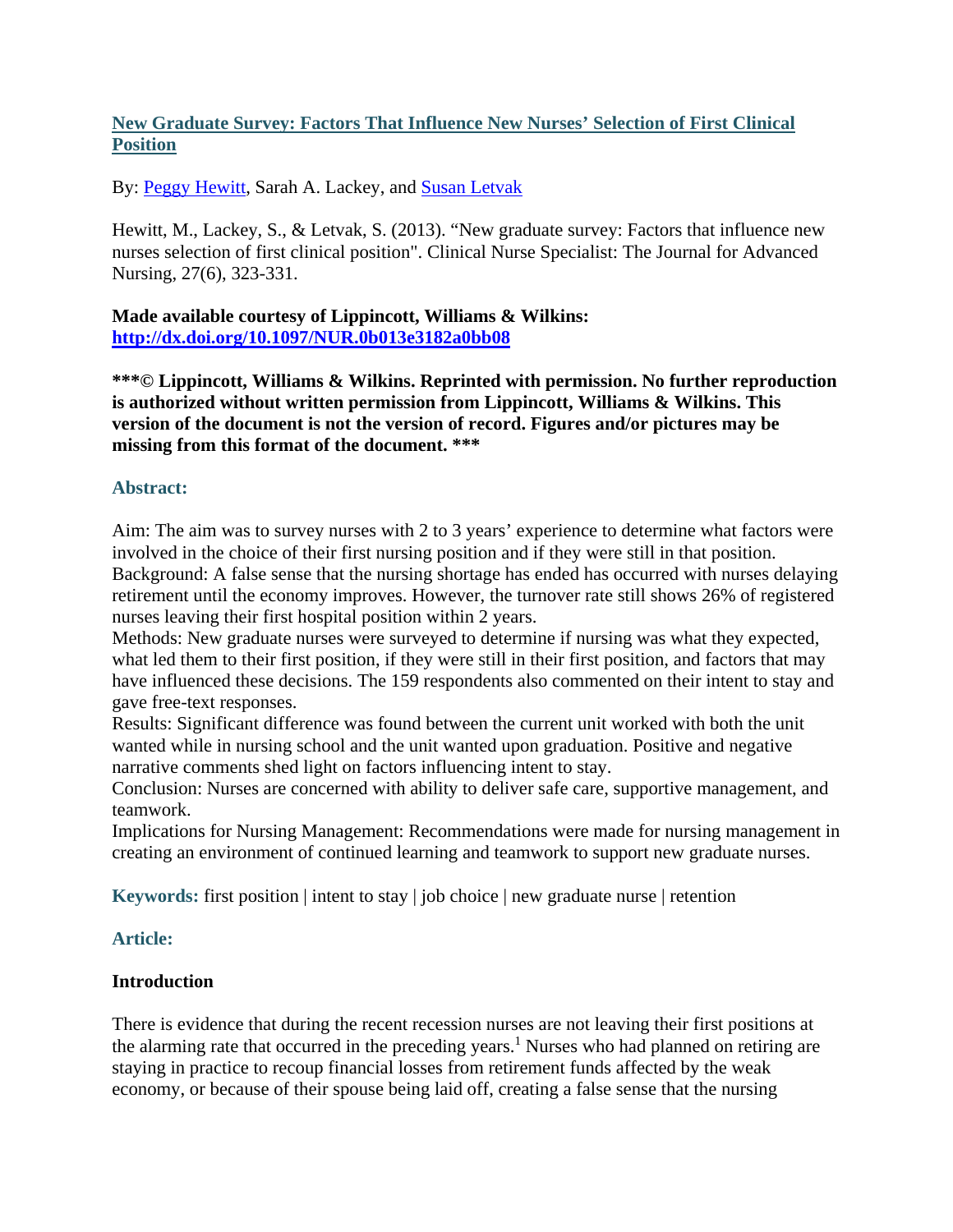shortage has ended.<sup>2</sup> Prior to the economic downturn that began in 2007, studies revealed that 35% to 60% of new graduate nurses left their positions within the first year of employment.<sup>3,4</sup> The turnover rate still remains high, however, with 26% of registered nurses (RNs) leaving their first hospital position within 2 years.<sup>1</sup> Reports from the media relay that new graduate nurses have difficulty obtaining jobs, or the only available positions are the least desirable shifts and least desirable clinical areas.<sup>1</sup> A large cohort of nurses approaching retirement age,<sup>5</sup> coupled with a possible change in the current workforce situation for new graduate nurses as the recession eases,<sup>1</sup> is a stark reminder that even though the situation may have temporarily abated, the cycle of high turnover within the first 1 to 2 years of nursing is still of concern. The orientation process and training that nurses must go through in new positions are costly. Estimates of these costs are 1.2 to 1.3 times the annual RN. According to Brewer,<sup>1</sup> the estimated crude cost of turnover of new graduate nurses to the US healthcare system could be between \$938 million to \$1.4 billion. With the recent downturn in the economy, healthcare cannot afford the toll that is accrued when orientation is unable to pay for itself.

In clinical practice, it appears there is a preponderance of new graduate nurses who apply to, and are chosen by, intensive care units for their first professional nursing position. Historically, many areas that have been considered "specialty areas," such as intensive care units, emergency departments, labor and delivery, and operating rooms, preferred that nurses have 1 to 2 years of medical-surgical experience prior to working in these areas. This recent trend, however, has shown that many specialty areas hire new graduate nurses. The amount of time required to orient a new graduate nurse to a specialty is often longer than to a medical-surgical department. Yet, new nurses are not staying in their positions long enough to even pay for the orientation received for that unit. How can the nursing profession expect these new graduates to stay in areas that experienced nurses consider demanding and difficult?<sup>7</sup>

There is little known about first clinical unit choices in novice RNs and how it affects their intention to stay. The purpose of this survey was to determine factors that influence new graduate nurses' choice of first positions, what factors influence their desire to change positions, and what influences their intent to stay in nursing. Nursing administrators and educators alike must recognize these determining factors that influence new graduates' choices and the relationship to retention; otherwise, this relentless cycle of turnover will continue.

### **Literature Review**

The review of the literature was restricted to studies of new nurses in the United States as healthcare systems and education differ. The literature clearly reveals the high turnover rate among nurses in the first few years of practice. Studies published in 2006 found that 35% to 60% of new graduate nurses left their positions within the first year of employment.3,4 Literature from mid to late 2000 found the common theme of higher patient-to-nurse ratios, which add to burnout and job dissatisfaction cited in several studies as reasons for leaving.<sup>4,6,8,9</sup> Yet, in 2012, Cho et  $al^{10}$  report that 18.1% of newly licensed nurses still leave their employer within a year of employment, and 26.2% leave within 2 years. Forty percent of new graduate baccalaureate nurses left hospital nursing after an average of 6.4 years.<sup>11</sup> Top reasons cited for leaving hospital nursing, according to this study, included a desire for new opportunities and higher education, stress/burnout, long hours, and lack of administrative support/respect. The literature shows little difference in the overall findings during this time span.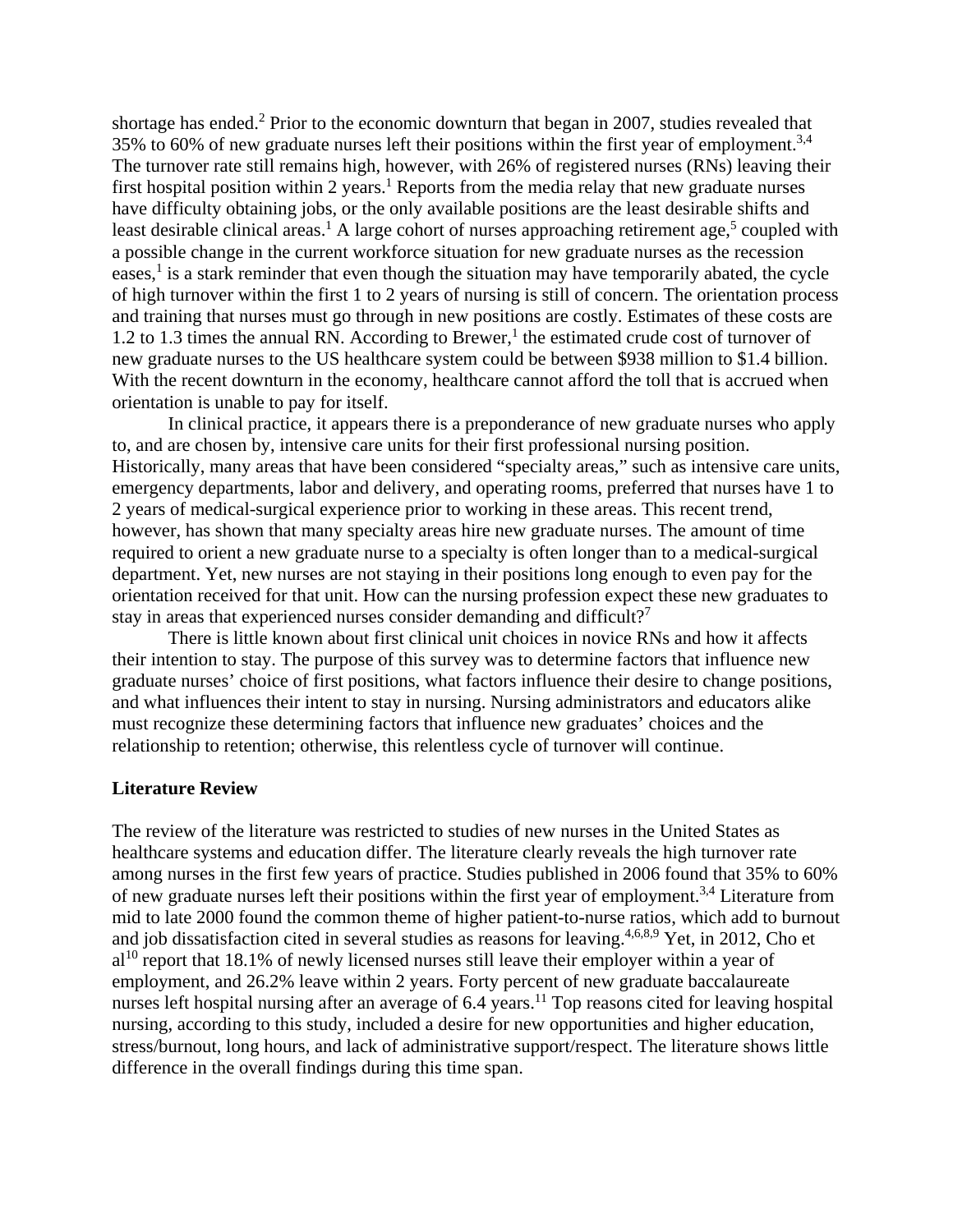Before the economic downturn, Bowles and Candela<sup>3</sup> reported that just over one-third of the new graduates surveyed accepted a position in medical-surgical units, whereas other newly graduated RNs took their first position in specialty areas. The trend revealed that newly hired RNs are taking first-time positions in areas that are historically more stressful and intense. Such situations are known to lead to burnout among nurses. More recent literature reveals that onethird fewer of the 2010 new graduate nurses were even working in acute care environments.<sup>7</sup> This study cited that new graduates were pursing positions not previously targeted for novice RNs including areas such as long-term care, mental health, rehabilitation, and correctional centers. All of these are areas outside the acute care setting.

A study by Ingersoll et  $al<sup>12</sup>$  looked at job satisfaction and intent to stay in their nursing position at the 1- and 5-year mark. This study identified that commitment to the organization was a predictor of nurses' intent to stay or leave, at both the 1- and the 5-year mark. Ingersoll et  $al^{12}$ revealed that nurses in critical care, women's health, medical-surgical, and mental health specialty areas were not as committed to the organization, with critical care nurses being "highly dissatisfied" with nursing. Nurses with associate degrees were the most dissatisfied and also the largest group of nurses entering the profession.<sup>12</sup> The nurses who were most satisfied were employed in areas outside acute care settings.<sup>12</sup> This is the exact area new graduates are now pursuing, according to Craig et al.<sup>7</sup> Yet, even with new graduate nurses accepting positions in areas known to have a higher rate of satisfaction, the turnover rate has not improved.

Ingersoll et  $al<sup>12</sup>$  recommend the profession of nursing investigate why there is such a disparity between new nurses' desired work environment and perceived expectations of the reality of nursing. It is imperative that the nursing profession discovers why new nurses continue to leave at such an alarming rate. Understanding the reasons behind new graduate nurses' selection of particular units as their first job choice and how it meets their expectations will contribute to assisting both new graduates and hospital administrators in making a proper fit, retaining new nurses and allowing these new nurses time to develop into expert nurses. Nursing must further investigate new nurses' intent to stay in their jobs during the first 1 to 2 years of their nursing career. Until these issues are addressed, the cost of nursing will continue to remain high as nurses keep moving across, or even out of, healthcare settings.

#### **Theoretical Framework**

The intent of the study was to survey nurses with 2 to 3 years' experience to determine what factors were involved in the choice of their first nursing position. The Comfort Theory ofn Kolcaba et al<sup>13</sup> provided the theoretical framework of the study. The sensation of comfort is an important factor in morale, according to Kolcaba et al.<sup>13</sup> More than a negative physical sensation, Kolcaba et al recognized that comfort/ discomfort affects holist beings. The Comfort Theory aligns with nursing values and domains including care, symptom management, holism, healing environment, and homeostasis, as well as identification of needs and interaction.<sup>13</sup>Although patients and their families are more likely to be engaged in health-seeking behaviors when they are more comfortable, the Comfort Theory also proposes that nurses are more satisfied, are more committed to the institution, and work more effectively when they, too, feel comfortable.<sup>13</sup> The feeling of comfort ultimately impacts recruitment and retention.<sup>13</sup>With this theory in mind, survey questions were constructed using the 4 categories outlined by the theorist: physical, psychosocial, social-cultural-political, and environmental. This allowed measureable and reliable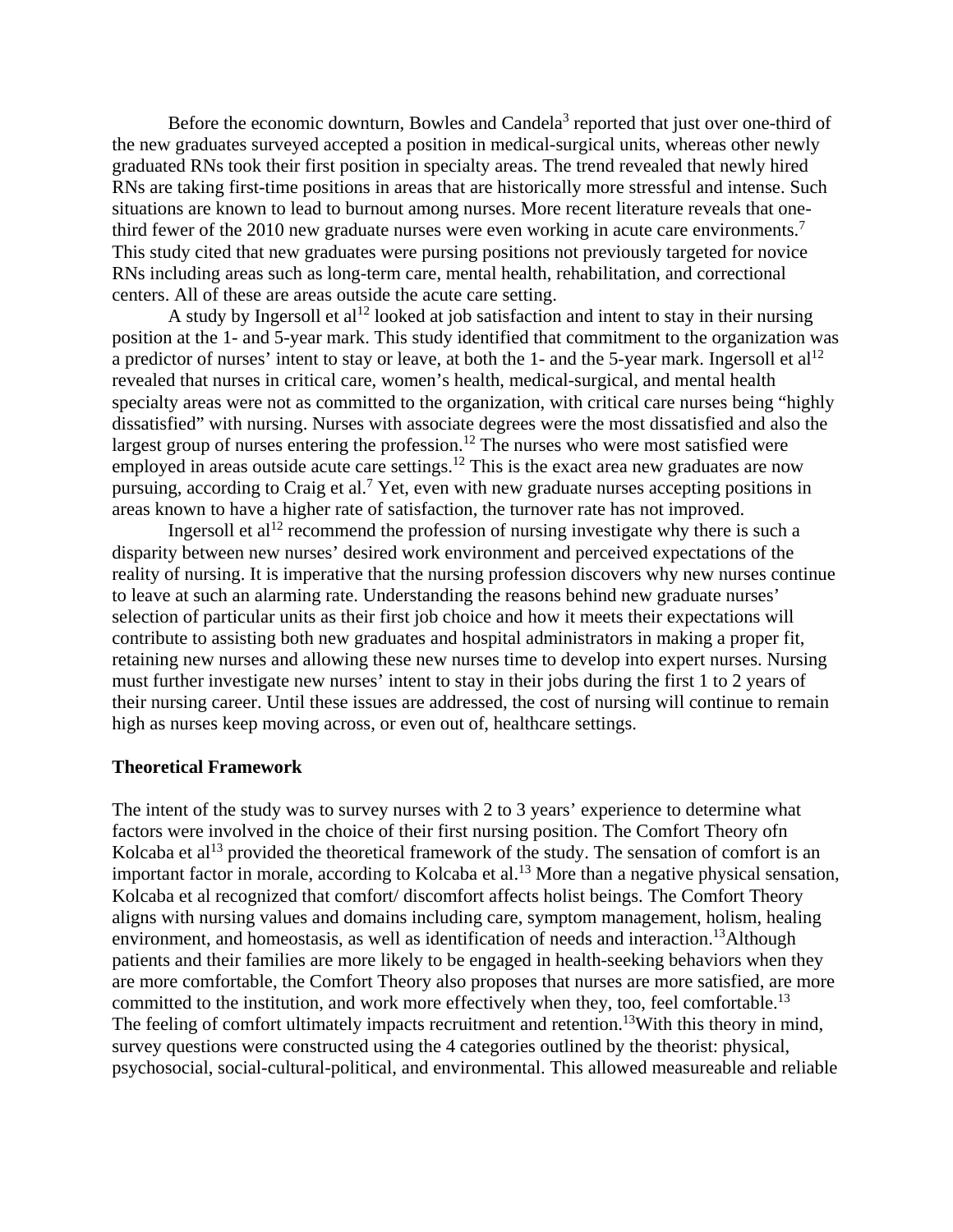descriptors that would ensure completeness and nonbias.<sup>14</sup>The aim was to see if there was a predominant theme of comfort seeking by the new nurses and, if so, in which domain.

## **Measures**

The self-developed survey included 38 items that was reviewed by an associate professor who specializes in conducting research on the nursing workforce. Demographics, education level, previous experience in healthcare, types of RN licensure program, and employment status were surveyed in the first items. Two of the questions asked respondents if nursing is what they expected prior to entering nursing school and if working as an RN now was what they expected during nursing school. Four options were listed for responses to these questions with nursing being "better than expected," "the same as expected," "worse than expected," or "much worse than expected." Three questions asked respondents what type of nursing position was preferred during nursing school, what was preferred upon graduation, and if the respondent took a preferred position upon graduation. The selection for the types of preferred unit included medical-surgical, step-down, intensive care, operating room/surgical recovery, emergency department, specialty area with a line on which to specify type of area, and other, again with a line on which to write in type of unit (Table 1).

| <b>Table 1.</b> Top Choices for Unit Wanted on<br>Graduation From Nursing School <sup>a</sup>          |              |                                                               |
|--------------------------------------------------------------------------------------------------------|--------------|---------------------------------------------------------------|
| <b>Unit Selected</b>                                                                                   | <b>Total</b> | <b>Write-in's</b>                                             |
| Medical-surgical unit                                                                                  | 51 (81%)     |                                                               |
| Intensive care unit                                                                                    | 46 (28.9%)   |                                                               |
| Specialty area (specify)                                                                               | 29 (18.2%)   | Labor and<br>delivery,<br>pediatrics,<br>mother/baby<br>units |
| Emergency department                                                                                   | 16 (10%)     |                                                               |
| Operating/surgical recovery                                                                            | 12 (7.5%)    |                                                               |
| Step-down unit                                                                                         | $5(3.1\%)$   |                                                               |
| Other (specify)                                                                                        | $5(3.1\%)$   | Community<br>health,<br>psychiatric unit,<br>endoscopy unit   |
| <sup>a</sup> Several respondents selected more than one area as their preferred unit on<br>graduation. |              |                                                               |

Respondents were surveyed for how long they stayed in their first nursing position, as well as what point in time they transferred if not currently in their original position. If the respondents had left their original position, they were asked to rank their top 3 reasons for leaving in their first year of nursing, with 19 selections commonly noted by the survey developers. Choices addressed rations, hours, pay/benefits, teamwork, support from management, safer environment for nurses/patients, newer work environment, a place to advance career goals, family relocated, patient population, unit morale, more meaningful work, greater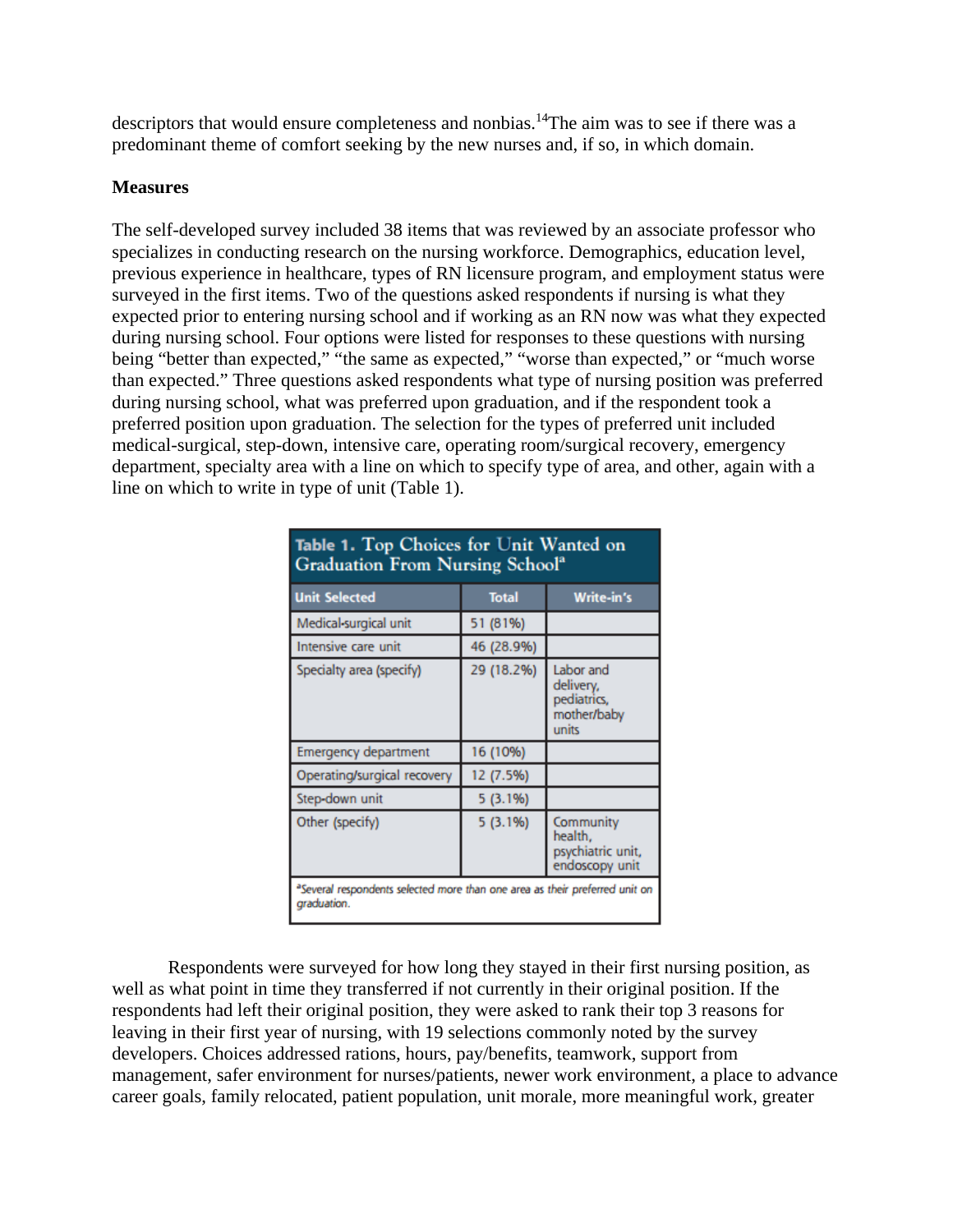sense of confidence, and so on. The survey used the same process when asking if the respondent changed position in the second year of employment, with the same prewritten survey choices. Again, the respondents were to rank the top 3 choices.

A write-in question was posed asking respondents to list the 3 main reasons: they chose the area in which they were currently working. Information was gathered about the current position held. This included level of satisfaction, perception of quality of care provided, percentage of time able to meet patients' needs, and barriers to quality care with a ranked order item list. The respondents were asked to rank their top 3 perceptions of barriers to quality care. Selection to the barriers of quality care question included staffing rations, interruptions, lack of resources, documentation system, patient acuity, and other, with a write-in option.

The last 2 survey questions asked if the respondent intended to stay in nursing. If the answer was no, then how much longer did they intend to stay. The final item was a narrative question asking them to share comments about their nursing experience in the first 2 years of practice.

### **Procedures**

After receiving institutional review board approval (institutional review board project 1373, Moses Cone Health System Office of Research Support), names of new nurses were obtained from rosters of a new graduate assistance program from a 5-facility healthcare system in central North Carolina. The target sample for this survey was nurses with 2 to 3 years of experience. All nurses who met the inclusion criteria were invited to participate. Based on the number of new graduate nurses in this system, a sample size goal of 250 participants was anticipated. As subject names were procured, however, it became evident that there were significantly fewer nurses still employed within the system with 2 to 3 years' experience. The subject requirements were expanded to include nurses with up to 5 years' experience with the assumption that reasons for choosing the first nursing position would be fresh enough to allow accurate data collection. This brought the number of possible respondents to 239 nurses currently employed at this healthcare system.

Surveys were mailed to 239 nurses by US postal service with an introduction/implied consent, a return stamped and addressed envelope, and a \$1 bill as a token of thanks and a hopeful motivator for respondents to return the survey. A 42% response rate was obtained with 101 completed surveys returned.

To increase the response rate, the survey was then administered in a face-to-face setting to 58 nurses who were at the end of their first year of employment at this same healthcare facility. Participation in this survey was voluntary. This increased the sample size to a total of 159 responses, which were used for data analysis. Combining the 2 groups created a total anticipated sample of 297 participants with a 54% response rate.

#### **Findings**

Of the 159 respondents, 80% were white American women, 15% were African American, and 5% were Hispanic. Ages of the respondents ranged from 21 to 59 years, with a mean age of 29.93 (SD, 7.74) years. Sixty-four percent  $(n = 101)$  had more than 2 years of experience as an RN, and  $37\%$  ( $n = 58$ ) had 1-year experience. Sixty-one percent of respondents had healthcare experience prior to becoming a nurse. Of those with prior healthcare experience, 37% had been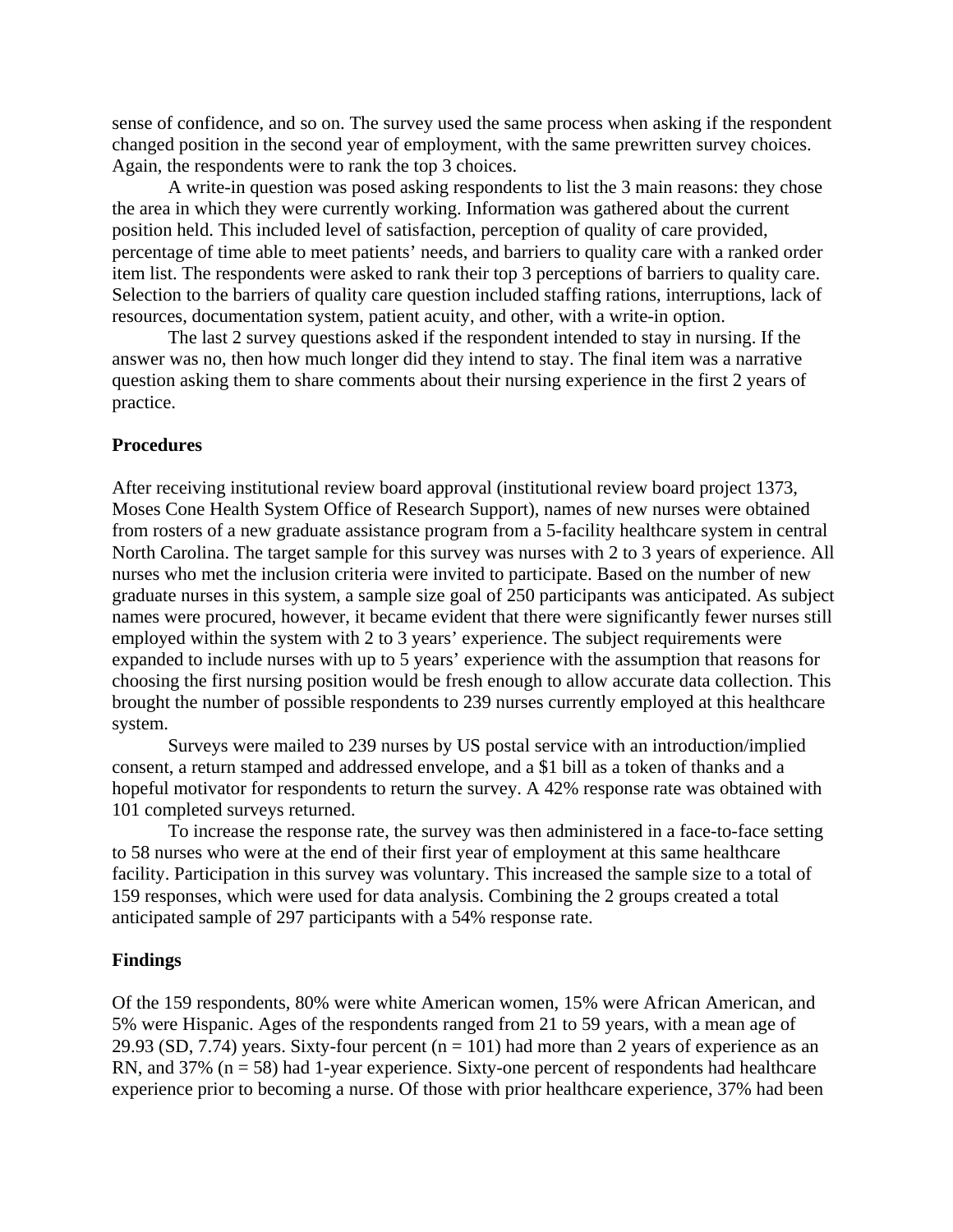certified nursing assistants. Other types of prior healthcare experience included x-ray technicians, surgical technicians, medical office assistants, and pharmacy technicians. Seventy-eight percent of the respondents were employed full time. Analyses revealed a significant difference between the current unit worked and the unit the nurse wanted while in nursing school (df = 138, P G 0.05). There was also a significant difference between the unit wanted upon graduation from nursing school and the current unit worked. A majority of respondents reported they were currently working on medical-surgical units, as opposed to units they would have preferred.

The most frequently cited reason for choosing the current work area was the specific patient population. The next most frequently cited reason for choosing the current work area was first available job opportunity. The options on the survey included medical-surgical, step-down, intensive care, operating/surgical recovery, emergency department, specialty area with space to specify, and other, again with space to specify. Of the 159 nurses surveyed, 51 selected a medical-surgical unit as the type of unit they thought they would like to work on upon graduation. Thirty-eight of those selecting medical-surgical actually took a position on that type of unit. It was interesting to note that many respondents considered units such as renal, telemetry, oncology, or women's health as ''specialty units.'' These responses were folded into the medical-surgical category.

Comparisons were made between the responses from the more experienced nurses ( $n =$ 101) (those with Q2 years' experience) to the newer nurses ( $n = 58$ ). The more experienced nurses chose change/challenge/variety as the most frequently cited reason for choosing their current clinical area and the specific patient population as the second most frequently cited reason. Better hours/flexibility/schedule and nurse-to-patient ratio were third and fourth (Table 2). Of this group, 63.4% were still in their first nursing position, whereas 36.6% were not, and 5% transferred in the first year of practice.

The newer nurses chose specific patient population as the most frequently cited reason for choosing their first clinical area (59%). The second most frequently cited reason for selecting their first clinical area among the newer nurses was job availability (38%). The third most frequently cited reason for choosing their work area among newer nurses was the staff and coworkers (31%). Of note, comments regarding learning, growth, using skills, and critical thinking appeared frequently throughout the new nurses survey (17%).

In reference to the original research question, ''what factors play a role in choice of first nursing position?'' the only statistically significant factor influencing these decisions was prior expectations. Nursing was either the same or better than participants expected before nursing school and in nursing school. Surprisingly, there were no significant variables for what leads them to want to change position, including job satisfaction. However, the survey did reveal that the second group surveyed, those with 1-year experience, was more likely to want to change positions than the first group who had more than 2 years' experience.

#### **Qualitative Findings**

Content analysis was used to analyze the open-ended questions at the end of the survey. Guided by the Comfort Theory of Kolcaba et al,<sup>13</sup> the comments were reviewed, and common statements were extrapolated and placed into similar categories. Categories were then placed into themes that were considered to be positive or negative responses. These themes were further separated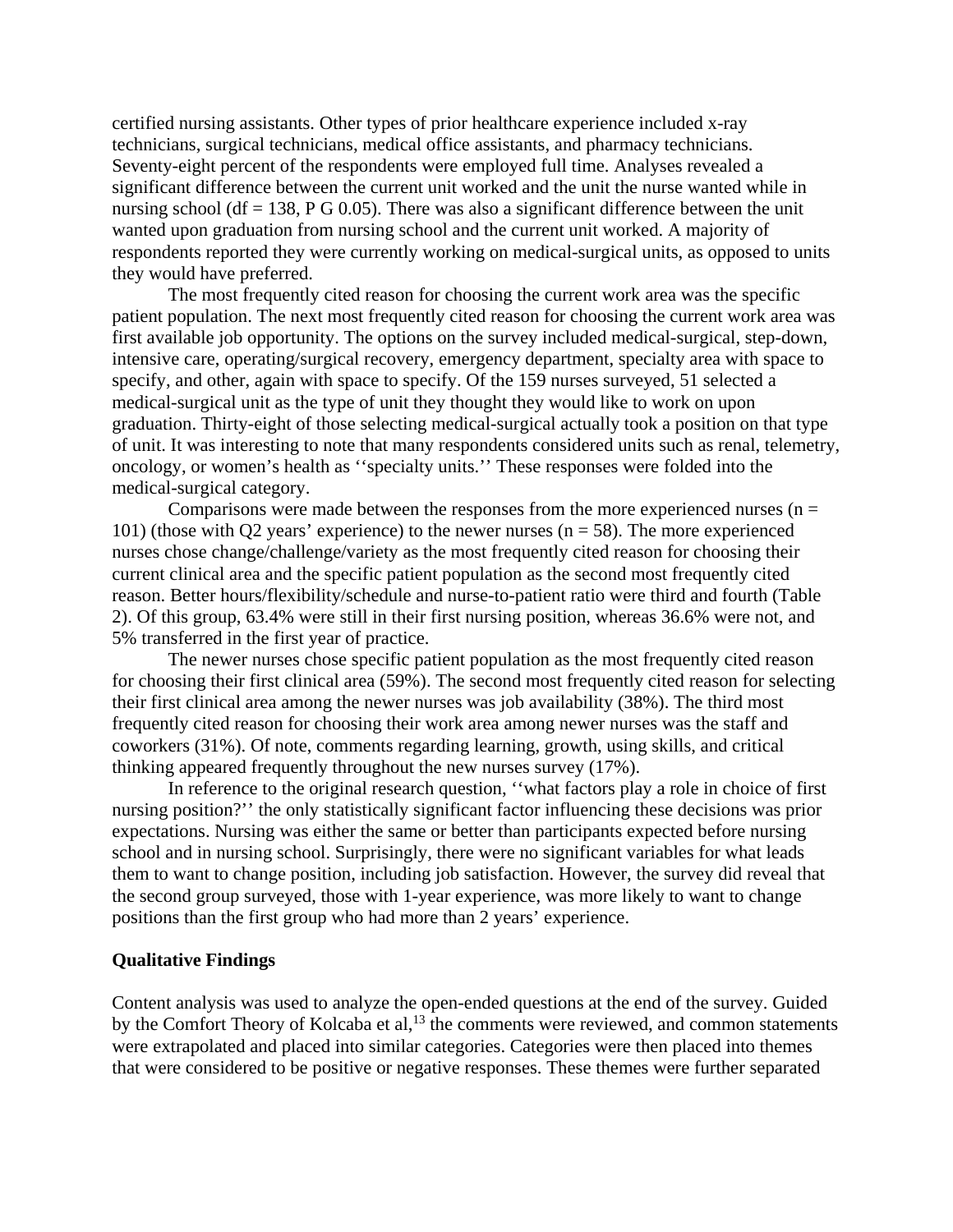into those from the more experienced nurses and those from the newer nurses. Table 2 presents an overview of positive and negative responses.

Concerning positive responses, the experienced nurses identified teamwork most frequently as a factor in their decision to remain on their unit.

The people I work with have been a major factor in not changing positions. The teamwork is exceptional.

## **TABLE 2 IS OMITTED FROM THIS FORMATTED DOCUMENT**

It was challenging and sometimes I wondered why I became a nurse in the first place. But I had a good team around me, and we helped each other get through our shift. I wouldn't change a thing.

Regardless of where you work after graduation, great preceptors and a great staff on the department can make all the difference. I may not have started my nursing career on the department I wanted, but I gained the best experience and foundation working medical-surgical telemetry. My coworkers truly exemplified teamwork and instilled those values in me.

The second most frequently identified positive them in the open-ended comment section was related to the Graduate Advancement Program [GAP] program offered at this hospital. Graduate Advancement Program is a yearlong program in which all new graduate nurses participate. Experienced nurses made comments such as the following:

The GAP program for new RNs was very helpful and made the transition from student to professional easier.

My unit and the GAP program were very welcoming and dedicated to making sure I had good mentors on my unit and ample time to learn how to be an RN on that unit.

Other positive themes emerged from the narrative comments of new nurses who completed the survey. The most common theme was related to learning. Some of these included both the "good" and the "bad":

I learned a lot of critical care, emergency care. I love the fact that everyday will be a new challenge for me. I will never be able to go to work and say "Oh, I already know everything." There will always be a new person to teach me something new.

… I learned a lot, although I feel on my unit the environment is very tense.

It's not been what I expected or feel like what I was taught to expect in nursing school. I've learned a lot; (but I was) forced to learn quickly in a sometimes unsupportive environment.

While teamwork and the GAP program topped the list for positive themes among the experienced nurses, there were 3 main negative themes identified. One negative theme that emerged from the experienced nurses' open-ended comments involved the inability to provide quality patient care. It was mentioned 8% of the time.

I had to take care of a full load of patients, which was 8 during day-shift hours. I felt like I was thrown in the lion's den. There were many days where I almost quit, but I knew I would regret my decision.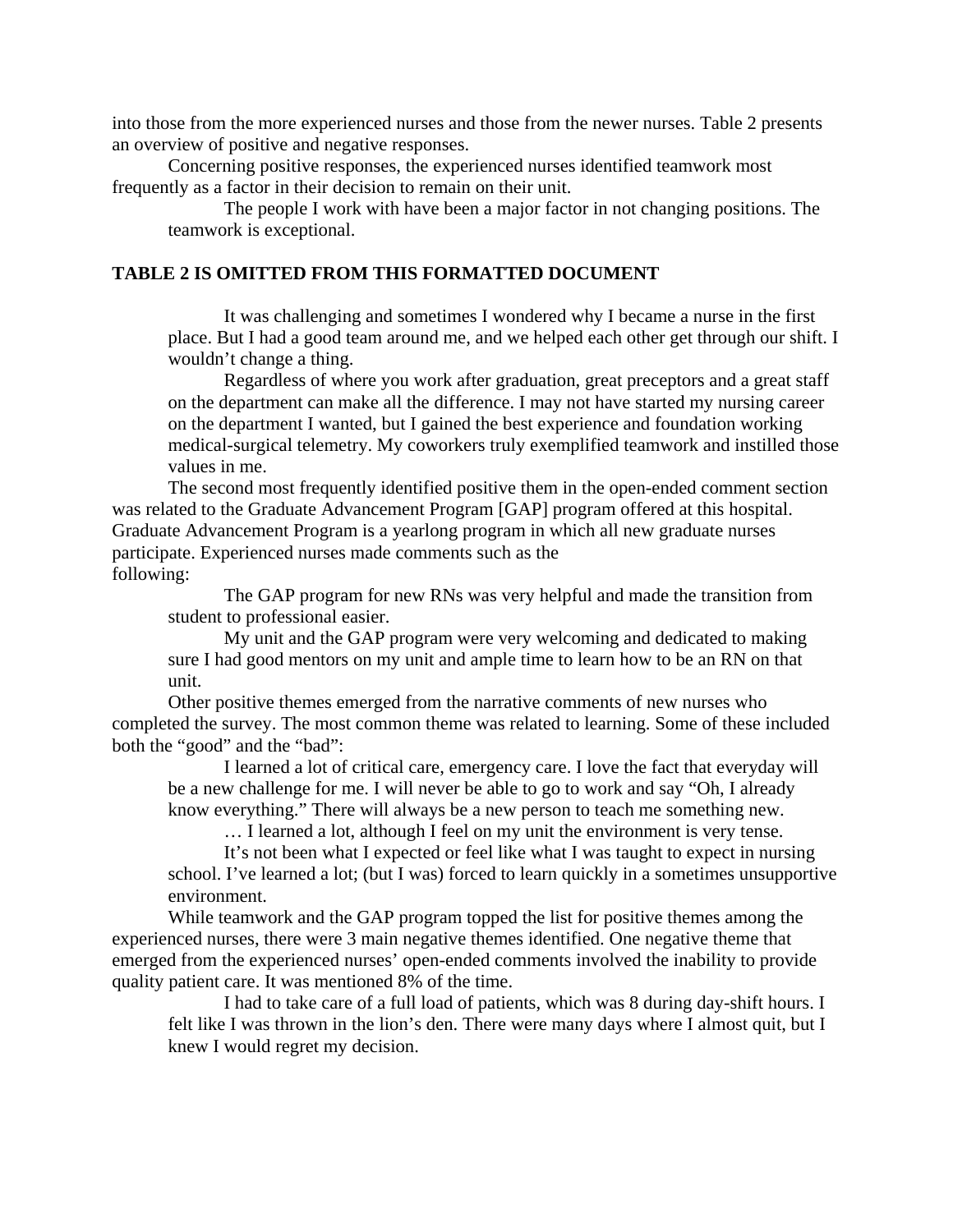The first 2 years are the hardest. You come out of school scared to death and feeling ill equipped. You feel like you are going to be able to really care for each and every individual, and that is just unrealistic.

Another frequently identified negative theme among the group of more experienced nurses regarded comments related to management. One nurse stated that she felt as if the only available positions were in the least desirable areas. Although a few of the negative comments discussed current conditions, there were quite a few comments that reflected experiences from the nurses' career and their relationship with management.

I was amazed at the revolving door for directors on my unit. In 3 years, I have had 3 directors. The first 2 were not supportive or in touch with their staff. In 3 years, the turnover rate on my unit is about 75%.

I was sadly disappointed by my director's lack of support to the RNs and staff … I felt like as long as the numbers and bottom line looked good, she was happy, and hopefully we (staff) were fine.

The final most commonly noted negative theme that emerged from the more experienced nurses was related to memories of their first year of practice.

My first 2 years were on medical-surgical, and the unit was short staffed. I was out of orientation in 6 weeks (orientation was 12-16 weeks). I had to take a full load of patients, which was 8 on day-shift hours. I felt like I was thrown into the lion's den. There were many days where I almost quit, but I knew I would regret my decision.

My first year was very difficult … I did apply for another job after the first year, but I did not get that position. I was looking for a less stressful environment at that time.

The first 6 months were horrible, but as you become familiar with staff/procedures, etc, it becomes much easier.

A negative theme among the new nurses was found in comments relating to stress.

Nursing is a much higher stress job than I anticipated. I feel that people are constantly searching for any mistakes I have made and I am always worried that I will make a mistake.

It can be stressful, but when I work, I get lots of support from my coworkers. There were also a few balanced comments from the group of more experienced nurses who found both the "good" and the "bad" in their first year.

It was challenging and sometimes I wondered why I became a nurse in the first place. But, I had a good team around me, and we helped each other get through our shift. I wouldn't change a thing.

The first 2 years of nursing were probably my easiest and my hardest years. They were my hardest years because you have to adjust yourself from nursing school to (the) real world, and I quickly realized I had no idea what was going on. Also, you are bombarded with skills you yearn to be more experienced at, but it takes much practice. I had to learn from my own judgment and develop a routine as a nurse. However, they were the easiest years because everything was new and exciting. I couldn't wait to have this type of patient and learn a new skill. I get to see what everything in nursing school finally boiled down to, plus ignorance is bliss. (I'm not ignorant anymore. That ends after year  $2.$ )''

Similarities and differences in narrative comments between the group of more experienced nurses and the group of newer nurses were noted. Whereas the more experienced nurses made positive comments about teamwork and the GAP program regarding their early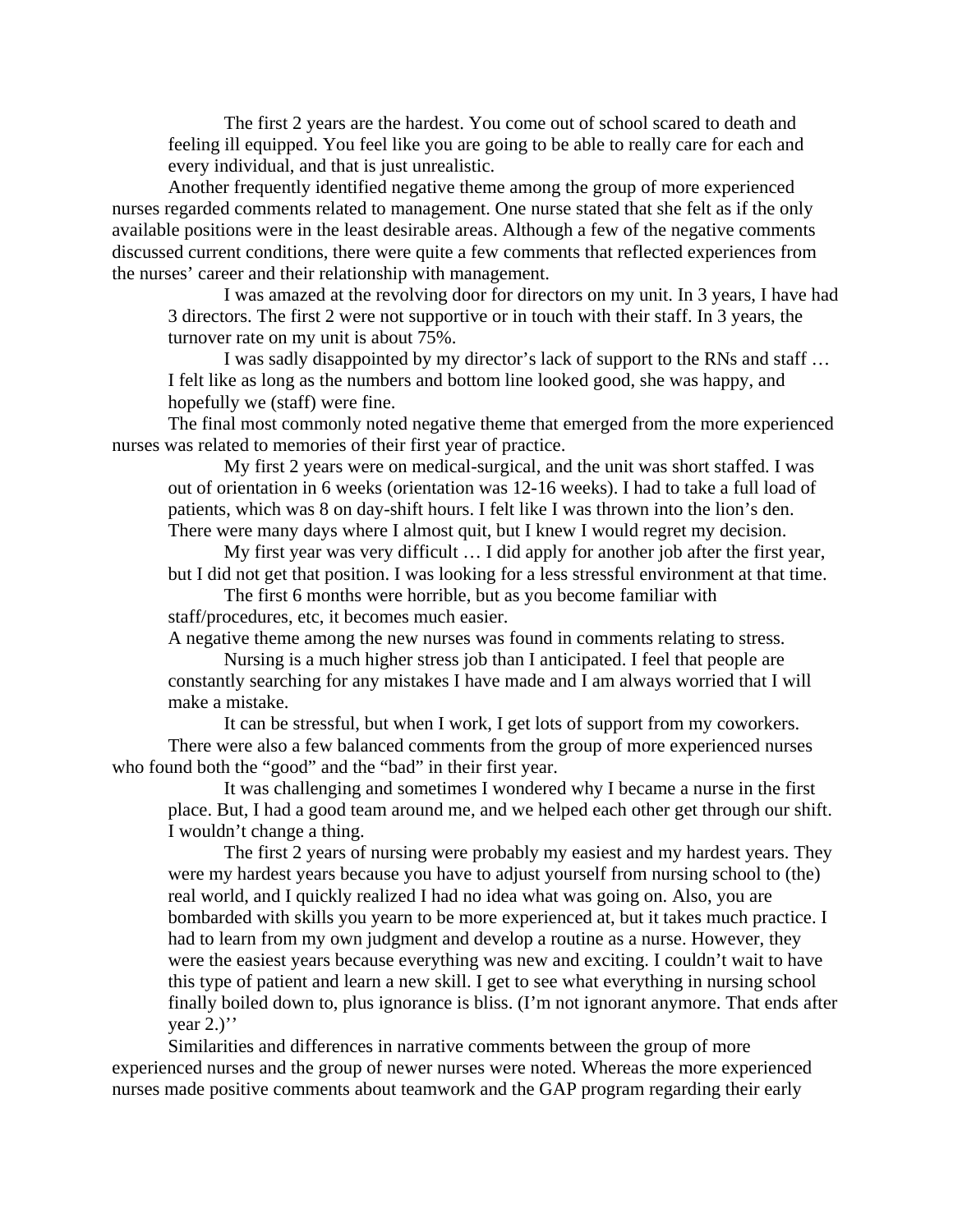years of practice, the new nurses made positive comments using words such as "support" and "resources." More experienced nurses' negative comments related to patient care, management, and their first year of practice, whereas new nurses had only 3 negative comments about patient care, and only 1 negative comment about management.

### **Discussion**

That the workplace for new nurses has changed needs little illumination. These survey results confirm that choices for new nurses are more limited than just a few years ago, and recent graduate nurses, although still interested in matching their interests with a particular patient population, now have to contend with availability in nursing positions as they make their first decisions for practice. Yet, prior expectations were the only significant factor influencing a novice nurse's choice of first clinical unit in this survey.

Changes occurred when comparing the data between more experienced nurses and new nurses. Both groups chose particular patient populations as an important reason for choosing the current area of work. After this indicator, though, the groups part ways, with newer nurses identifying available positions and opportunity as important factors, and more experienced nurses identifying better hours/flexibility/schedules as factors that entice them to stay in their current position. This is also reflective of a typical trend that many new nurses accept off shifts due to availability and consider other options as they become available. It is noted that, in the years between the initiation of professional nursing practice between the 2 groups, availability of nursing positions became an issue in making first clinical position decisions. This may be due to the economic downswing that affected healthcare around 2010.

Results of narrative comments indicated that the newer the nurse, the more focused they were on patient care. After they had been in nursing for a few years their focus shifted to fewer comments on patient care and more of a focus on management and what is ''wrong'' with the system. This raises the question as to what nursing leaders/educators need to do to prepare and perpetuate for the transition to a more global view of nursing.

The most negative comments had to do with the work itself, the discomfort of feeling unsafe, and negative comments about management. The majority of comments about management were negative. There were general statements indicating a decision to leave because of management. More specific statements indicated dissatisfaction of management citing inconsistent application of rules among staff members and ''playing favorites,'' unsupportive directors, and directors who were not in touch with staff and the work they do. Of note, however, 99% of those surveyed intend to stay in nursing.

With the work of nursing itself, respondents struggled to meet the tasks of caring for patients and families and expressed dismay at the need to focus on tasks to the exclusion of time and energy spent thinking about patients. There was a struggle with the unrealistic expectations that patients have of the acute care setting, echoed in the comment: "the patient thought each patient had a nurse tech." This meant more demands on the nurse to meet expectations and promote patient satisfaction. The dedication to the completion of tasks coupled with the conflict of not being able to carry out thoughtful care planning and the concern with patient satisfaction in the face of expectations held by patients and family echo a sense of responsibility for patient safety and perception. A perceived inability to impact either of these establishes the discomfort of chronic conflict.

As reflected by the many narrative comments about nurse-to-patient ratios, physical discomfort was experienced as nurses felt unsafe and felt they gave inadequate care and that the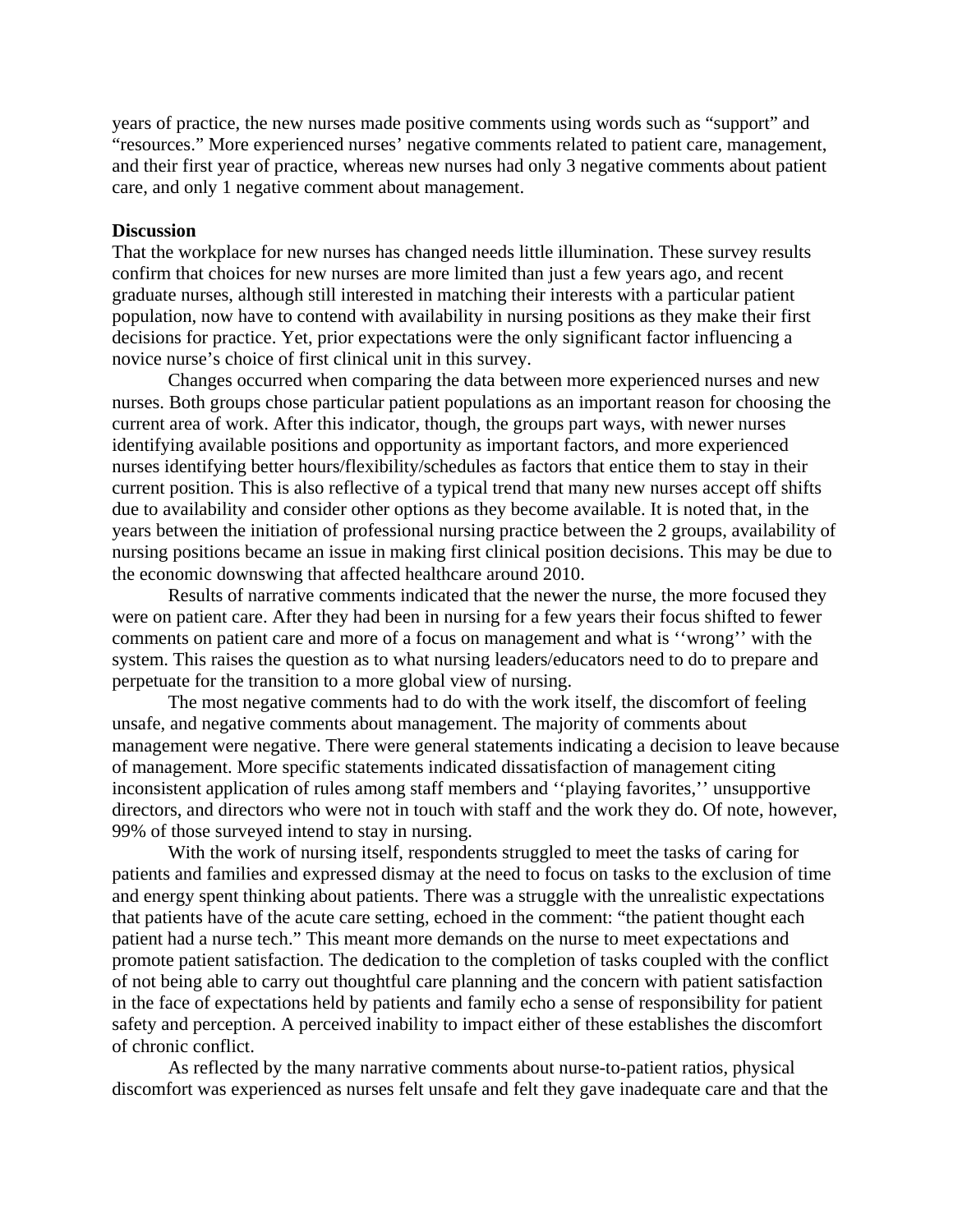care they gave was incomplete care because of the time required for documentation that pulled them away from the bedside. They also said higher nurse-to-patient ratios meant more wait time and delays for patients and that the ratio was not adjusted for acuity. The discomfort of feeling alone and therefore unsafe was another comment indicating physical discomfort. Despite the noted feelings of discomfort, there were no significant variables for what leads a nurse to want to change positions.

In the absence of choice, the factors that become important for the group of new nurses are found in the work environment. Of particular interest to educators and managers, the choice new nurses made as no. 1 for selecting a clinical area, after patient population and availability, had to do with staff and coworkers. Echoed in the narrative comments invited at the end of the survey, the most positive statements had to do with 2 primary areas: teamwork and learning.

Teamwork was referenced positively in many respondents' open narrative. General comments about feeling like a family and about the unit being welcoming and supportive were made. More specific comments involved the bridge-to-practice program in which new nurses participated in the first year of practice. Feeling supported by other shifts was a telling comment for a sense of department-wide support, and helpful and more experienced coworkers provided comfort by easing the sense of being alone.

Respondents cited general learning environments and having time to learn as positive elements in the workplace. Specifically being able to learn from coworkers, having colleagues who were willing to teach, and having training opportunities as well as mentors were high incident comments. One particular quote from the narrative captures the essence of new nurses' challenges: "I may not have started my nursing career on the department I wanted, but I gained the best experience and foundation working medical-surgical telemetry. My coworkers truly exemplified teamwork and instilled those values in me."

All 4 of the comfort elements of Kolcaba et  $al<sup>13</sup>$  are addressed in the narrative responses of these participants. Comments were placed into the categories of psycho-spiritual, physical, social-cultural-political, and environmental comfort. An overlap of these domains of comfort was evident as some participants indicated, for example, their discomfort with management not providing a safe work environment (sociocultural political comfort) and others stating nurse-topatient ratios made them feel unable to provide quality care (physical discomfort). The breakdown for the 4 domains is as follows. The need for psychospiritual comfort is indicated in the comments regarding a learning environment and feeling better about the work that can be accomplished ( $n = 109$ ). Seeking physical comfort is indicated by comments about nurse: patient ratios, better hours, and flexibility with scheduling  $(n = 68)$ . Social-cultural-political comfort was indicated when comments were made regarding familiarity with staff and support from management ( $n = 58$ ). Seeking environmental comfort was indicated when comments including teamwork, support from management, and safety for patients and nurses were made  $(n = 42)$ . This demonstrates that the feelings of comfort versus discomfort can affect a nurse's level of satisfaction, commitment to an institution, and retention.

#### **Conclusion and Implications**

Many new nurses today come from the ranks of the Generation X and the Net Generation. They exhibit characteristics such as multitasking, a strong desire to learn, being technologically savvy, and confident.<sup>15</sup> In general, this generation was raised on a structured and busy schedule and learned to juggle extracurricular activities with academics at an early age. This multitasking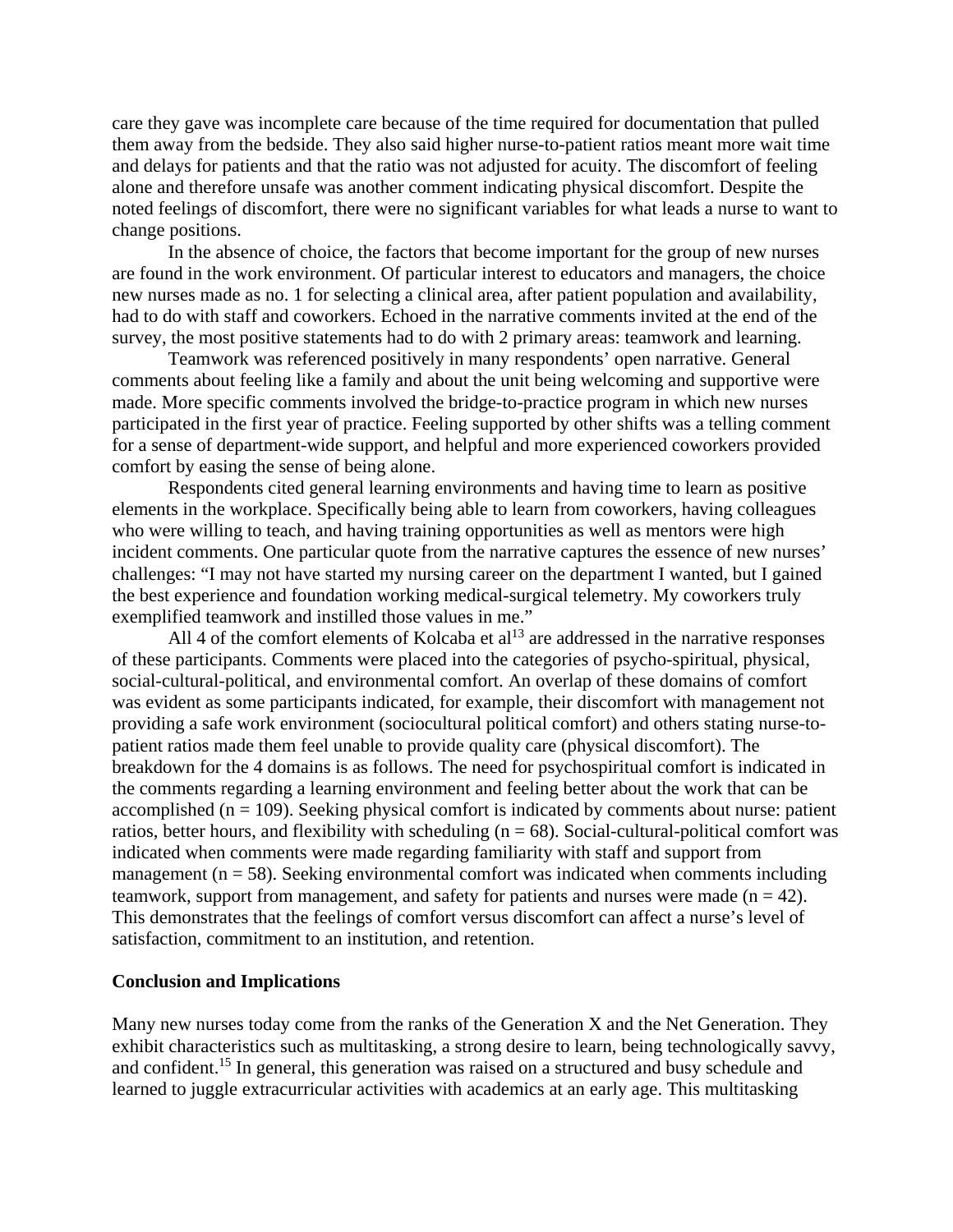ability paves the way for an intense and challenging career. This generation is more likely to be "friends" with their superiors, including their parents, grandparents, and others traditionally considered to be the voice of authority. Therefore, they are more likely to possess a strong sense of self-confidence and expect to be treated as equals. They are more likely to seek a healthy balance of work and play and do not have the same sense of loyalty to an organization that the Baby Boomer nurse before them might have.<sup>16</sup> If a Generation X or Net Generation nurse is not happy at work, he/she will leave for a more appealing position down the street. That the new nurses responding to our survey identified staff and coworkers, teamwork, and learning and growth higher in the strata of their responses is reflective of their generational characteristics.

Several key elements arose from scrutiny of the survey results:

- Change in work availability has occurred as a result of the economic impact on the healthcare industry.
- Physical discomfort arises from delivering unsafe care when assignments are made based on numbers and not acuity.
- Awareness of inadequate care occurs when tasks overshadow the effective expression of caring behaviors.
- The shift in focus from concern about patient care to concern about system processes and management styles occurs as the new nurse becomes more experienced.
- Teamwork and supportive coworkers are needed to moderate the stresses of early practice.

The factors that impact the clinical environment of new nurses are important for clinical nurse specialists to consider. Recognizing the importance that prior expectations play regarding the reality of bedside nursing is essential for educators. Not only do student nurses need clinical experiences that reflect actual nursing, but new graduate nurses also need ample time allotted to learn and grow in their first few years of practice. Having prior expectations is a factor that affects a new nurse's choice of a clinical position, thus decreasing the gap between new nurses' desired work environment and perceived expectations of the reality of nursing noted by Ingersoll et al.12 Respecting the concepts that create feelings of comfort when presenting information to nurses of all levels of experience can assist staff educators in creating effective learning activities. Cultivating an environment that enhances the professional development and maturity of new nurses is of value to nurse managers. This environment will require creative methods to keep patient care entrenched in nurses' daily dialogue. When considering job satisfaction, it is important to also consider in which areas of nursing nurses are most satisfied. If nurses were found to have more satisfaction outside acute care settings,<sup>12</sup> and new graduate nurses are such accepting positions,7 nurse leaders would do well to consider what factors of comfort are found in nursing positions outside an acute care environment that attracts new nurses. As clinical nurse specialists participate in the creation of programs to transition new nurses to practice, the recognition that prior expectations to nursing is important in clinical placement must be made. Allowing new graduate nurses the opportunity to familiarize themselves to a particular unit or patient population and requiring nurses to have worked in a particular area for a certain amount of time prior to committing to that unit are possible policies that might increase a nurse's satisfaction with a first position, thus increasing retention. Nurse leaders should proactively build structures and processes that parallel patient care focus with factors that affect the physical, environmental, psychospiritual, and sociocultural/political comfort of nurses.

## **Study Limitations**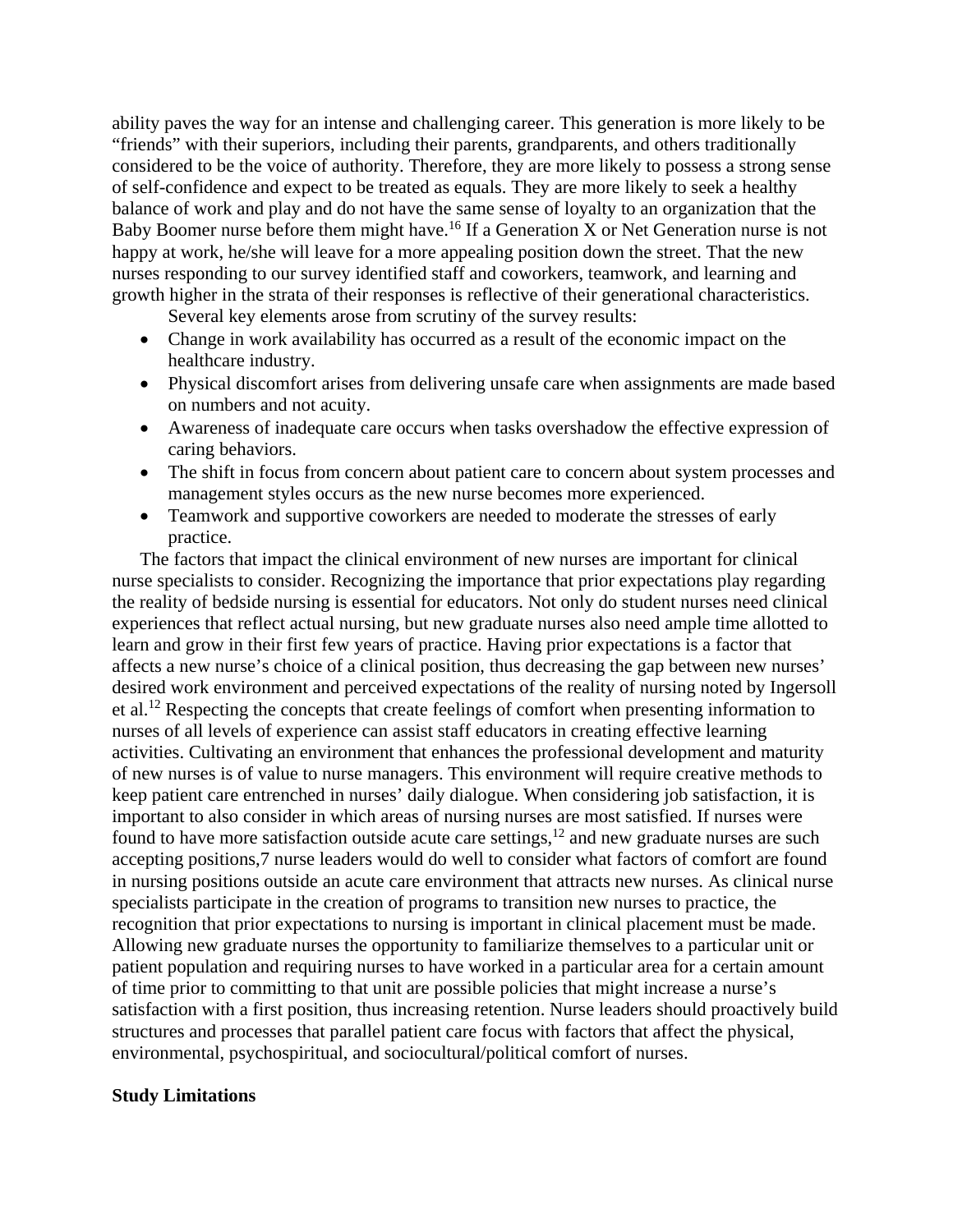All respondents were from a 5-facility healthcare system locate in a southern, central, Atlantic state. This healthcare system has a policy in place that does not allow new hire to transfer from one unit to another during their first year of employment. Therefore, these data may not be representative of all healthcare systems.

Very few respondents were between the 2- and 3-year marks of their nursing career. The original intent was to survey nurses at approximately the 2-year point in their career.

The group of more experienced nurses received and returned their investigator-developed survey via the US postal service. The new nurses completed the survey at the end of their first year of employment at the end of their final GAP class. The new nurses did not have the same amount of time to contemplate their responses as did the more experienced nurses. Administering the survey tool during class time also placed time constraints on the respondents. The survey from the more experienced nurses contained more free-text responses than the new nurses' surveys.

## **Sidebar**

Demographics: Respondents were 90% female and 10% male. Ages ranged from 21 to 59 years. Eighty percent were white American, 15% were African American, and 5% were Hispanic American. Sixty-one percent had prior healthcare experience, 37.6% of which were nursing assistants prior to becoming nurses. Seventy-eight percent were employed full time.

### **References**

- 1. Brewer CS. New nurses: has the recession increased their commitment to their jobs? Am J Nurs. 2012;112(3):34-44.
- 2. Ritter D. The relationship between health work environments and retention of nurses in a hospital setting. J Nurs Manage. 2011; 1(19):27-32.
- 3. Bowles C, Candela L. First job experiences of recent RN graduates. J Nurs Adm. 2005;35(3):130-137.
- 4. Halfer D, Graf E. Graduate nurse perceptions of the work experience. Nurs Econ. 2006;24(3):150-155.
- 5. Laschinger HKS. Job and career satisfaction and turnover of newly graduated nurses. J Nurs Manage. 2012;2(20):472-484.
- 6. Kovner C, Brewer CS, Fairchild S, Poornima S, Kim H, Djukic M. Newly licensed RN's characteristics, work attitudes, and intentions to work. Am J Nurs. 2007;107(9):58-70.
- 7. Craig C, Moscato S, Moyce S. New BSN nurses' perspectives on the transition to practice in changing economic times. J Nurs Adm. 2012;42(4):202-207.
- 8. Beecroft PC, Dorey F, Wenten M. Turnover intention in new graduate nurses: a multivariate analysis. J Adv Nurs. 2007;62(1): 41-52.
- 9. Letvak S, Buck R. Factors influencing work productivity and intent to stay in nursing. Nurs Econ. 2008;26(3):159-165.
- 10. Cho SH, Lee JY, Mark BA, Yun SC. Turnover in new graduate nurses in their first job using survival analysis. J Nurs Scholarsh. 2012;44(1):63-70.
- 11. Dimattio MJ, Roe-Prior P, Carpenter DR. Intent to stay: a pilot study of baccalaureate nurses and hospital nursing. J Prof Nurs. 2010; 26(5):278-286.